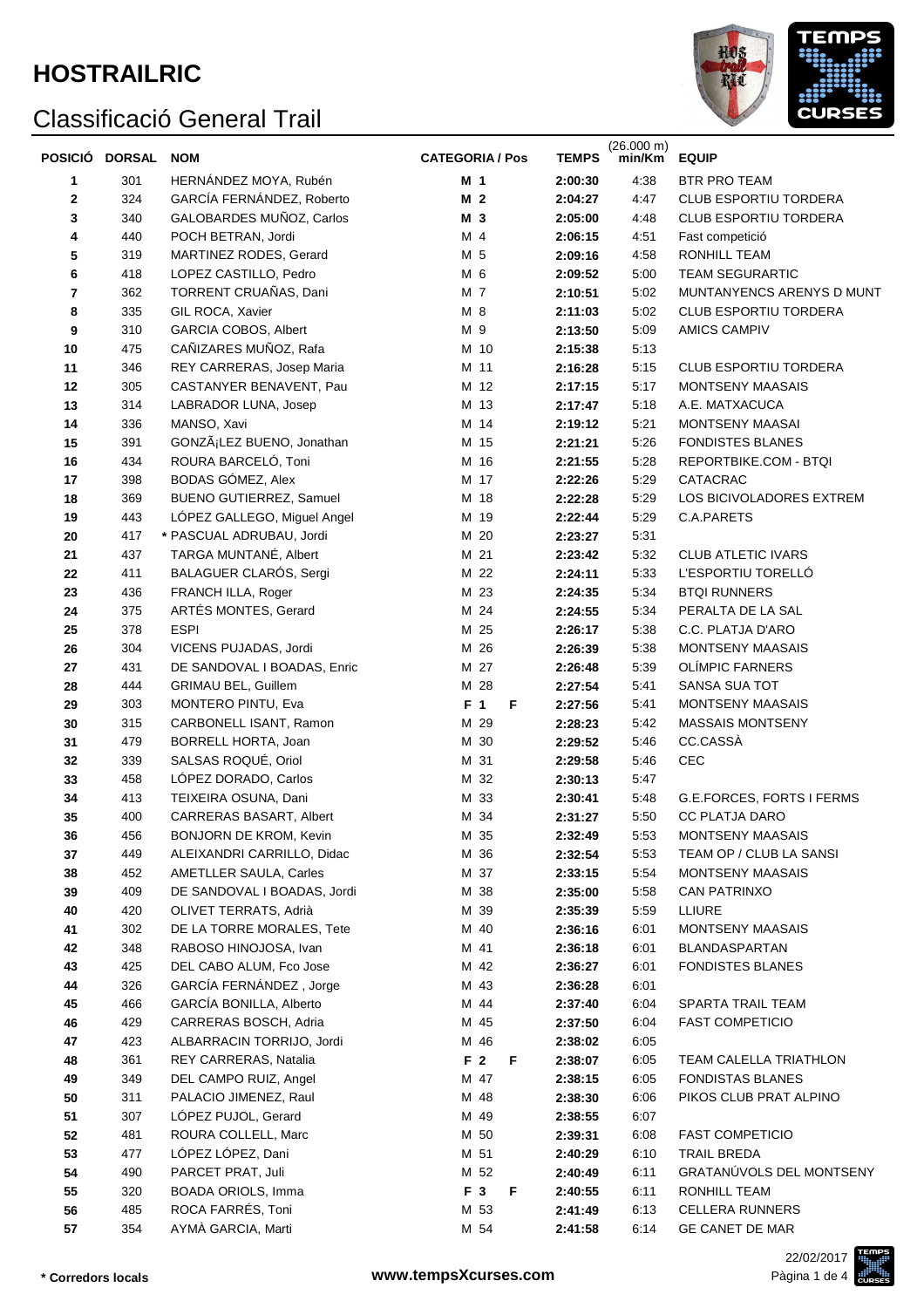# **HOSTRAILRIC**



|     | POSICIÓ DORSAL | <b>NOM</b>                       | <b>CATEGORIA / Pos</b> | <b>TEMPS</b> | (26.000 m)<br>min/Km | <b>EQUIP</b>                 |  |  |
|-----|----------------|----------------------------------|------------------------|--------------|----------------------|------------------------------|--|--|
| 58  | 395            | SOLER DURAN, Guillem             | M 55                   | 2:43:04      | 6:16                 | TEAM CALELLA TRIATHLON       |  |  |
| 59  | 394            | RIBAS SERRA, Jordi               | M 56                   | 2:45:02      | 6:21                 | <b>FONDISTA BLANES</b>       |  |  |
| 60  | 312            | ASENSIO ROMERO, Sergio           | M 57                   | 2:46:18      | 6:24                 | <b>BASF CASTELLBISBAL</b>    |  |  |
| 61  | 365            | PÉREZ GONZÁLEZ, Jose             | M 58                   | 2:46:27      | 6:24                 | <b>FONDISTES BLANES</b>      |  |  |
| 62  | 408            | RUBIO SANCHEZ, Daniel            | M 59                   | 2:46:27      | 6:24                 | LOS BICIVOLADORES EXTREM     |  |  |
| 63  | 321            | ANGUITA BENET, Maria             | $F$ 4<br>F             | 2:46:54      | 6:25                 | <b>2CAT PEL RUNNING</b>      |  |  |
| 64  | 399            | CARRERAS VILA, Xevi              | M 60                   | 2:47:19      | 6:26                 | <b>ELS MOTIVATS</b>          |  |  |
| 65  | 337            | VERA GUARNIDO, Marcos            | M 61                   | 2:47:45      | 6:27                 | <b>FONDISTES BLANES</b>      |  |  |
| 66  | 403            | OREA, Santiago                   | M 62                   | 2:47:52      | 6:27                 | <b>CLUB FONDISTES BLANES</b> |  |  |
| 67  | 358            | ALMELLONES PELAYO, Salvador      | M 63                   | 2:47:58      | 6:28                 | CLUB AGILITY BADALONA        |  |  |
| 68  | 491            | BARTOLOMÉ CATALÀ, David          | M 64                   | 2:48:54      | 6:30                 | <b>MONTSENY MAASAIS</b>      |  |  |
| 69  | 322            | RAMIREZ NADAL, Xavier            | M 65                   | 2:49:04      | 6:30                 |                              |  |  |
| 70  | 327            | VIVAS GALLEGO, Joel              | M 66                   | 2:49:05      | 6:30                 |                              |  |  |
| 71  | 468            | SANCHEZ PARRA, Victor            | M 67                   | 2:49:05      | 6:30                 | <b>ASHI TEAM</b>             |  |  |
| 72  | 489            | POVILL GIRÓ, Jordi               | M 68                   | 2:49:16      | 6:31                 |                              |  |  |
| 73  | 424            | FARRO SOLER, Sergi               | M 69                   | 2:50:11      | 6:33                 |                              |  |  |
| 74  | 445            | ORS ROVIRA, Lluc                 | M 70                   | 2:50:37      | 6:34                 | COP DE ROC.                  |  |  |
| 75  | 450            | ORS CORDOBA, Montse              | F 5<br>F               | 2:50:38      | 6:34                 |                              |  |  |
| 76  | 498            | BOSCH, Josep                     | M 71                   | 2:50:50      | 6:34                 |                              |  |  |
| 77  | 497            | PRAT, Marta                      | F 6<br>F               | 2:52:13      | 6:37                 |                              |  |  |
| 78  | 381            | BROS MENDOZA, Joan               | M 72                   | 2:52:17      | 6:38                 |                              |  |  |
| 79  | 382            | ARGEMI, Enric                    | M 73                   | 2:52:18      | 6:38                 | <b>KOREA</b>                 |  |  |
| 80  | 341            | <b>BUSTOS FUENTES, Andrés</b>    | M 74                   | 2:52:34      | 6:38                 |                              |  |  |
| 81  | 433            | SANCHEZ MARTIN, Rafa             | M 75                   | 2:54:26      | 6:43                 |                              |  |  |
| 82  | 454            | DIAZ AVILES, Juan Manuel         | M 76                   | 2:54:47      | 6:43                 | C.A. LES TORTUGUES           |  |  |
| 83  | 367            | MATEU POU, Bernat                | M 77                   | 2:54:58      | 6:44                 | CLUB TRIATLÓ B. MONTSENY     |  |  |
| 84  | 426            | RIBAS, Toni                      | M 78                   | 2:55:42      | 6:45                 | CN MATARÓ                    |  |  |
| 85  | 447            | FERRON ACON, José Maria          | M 79                   | 2:55:58      | 6:46                 | <b>MUNDOTRAIL</b>            |  |  |
| 86  | 499            | YVAN, Charles                    | M 80                   | 2:56:03      | 6:46                 |                              |  |  |
| 87  | 389            | SESÉ SALAMAÑA, Esther            | F 7<br>F               | 2:56:03      | 6:46                 | CLUB TRAIL RUNNING GIRONA    |  |  |
| 88  | 407            | HURTADO AZORIN, Cristian         | M 81                   | 2:56:37      | 6:48                 | LOS BICIVOLADORES EXTREM     |  |  |
| 89  | 448            | CARDONA MORALES, Domenec         | M 82                   | 2:57:16      | 6:49                 |                              |  |  |
| 90  | 397            | BAUTISTA AGUDO, Angel            | M 83                   | 2:57:37      | 6:50                 | <b>FONDISTES BLANES</b>      |  |  |
| 91  | 402            | PARRA ARIZA, Antonio             | M 84                   | 2:57:37      | 6:50                 | <b>FONDISTAS BLANES</b>      |  |  |
| 92  | 356            | AGELL MAS, Arcadi                | M 85                   | 2:58:04      | 6:51                 | <b>FONDISTES BLANES</b>      |  |  |
| 93  | 325            | GOMEZ CAMPAÑA, Sergio            | M 86                   | 2:58:07      | 6:51                 |                              |  |  |
| 94  | 345            | REINA FAU, Francesc              | M 87                   | 2:58:13      | 6:51                 |                              |  |  |
| 95  | 360            | ROURA MASAGUER, Joan             | M 88                   | 2:59:50      | 6:55                 | <b>BLUE ISARDS</b>           |  |  |
| 96  | 438            | SANGLAS CANUDA, Josep            | M 89                   | 3:00:28      | 6:56                 | <b>RARUNING ESTEL</b>        |  |  |
| 97  | 471            | LOPEZ LOPEZ, Dani                | M 90                   | 3:00:46      | 6:57                 | <b>ELS BANDOLERS</b>         |  |  |
| 98  | 384            | * ARENAS PUJOL, Sergi            | M 91                   | 3:00:50      | 6:57                 |                              |  |  |
| 99  | 347            | PALLARA, Chiara                  | F 8<br>F               | 3:01:02      | 6:58                 |                              |  |  |
| 100 | 405            | EL MAHMOUDI CARRERAS, David      | M 92                   | 3:01:29      | 6:59                 | Puigdefrou Exhaust           |  |  |
| 101 | 338            | LLAMAS GOMEZ, Jaime              | M 93                   | 3:02:17      | 7:01                 | TRAIL RUNNERS LLORET         |  |  |
| 102 | 401            | <b>GARCIA MONLEON, Francisco</b> | M 94                   | 3:02:33      | 7:01                 | <b>ASME</b>                  |  |  |
| 103 | 390            | CARRERAS COLOMER, Jordi          | M 95                   | 3:02:47      | 7:02                 | CLUB TRAIL RUNNING GIRONA    |  |  |
| 104 | 422            | CARRETERO SAN JOSÉ, Jairo        | M 96                   | 3:03:48      | 7:04                 | <b>SON UNICS</b>             |  |  |
| 105 | 317            | LOPEZ RION, Gemma                | F 9<br>F               | 3:04:13      | 7:05                 | <b>RUNBCN</b>                |  |  |
| 106 | 373            | DE LA VARGA ORTIZ, Ferran        | M 97                   | 3:04:27      | 7:06                 | MONTSENY MAASAIS             |  |  |
| 107 | 329            | GUALLAR, Oscar                   | M 98                   | 3:05:09      | 7:07                 | MONTSENY MAASAI              |  |  |
| 108 | 323            | RUBIO FERNANDEZ, Victor          | M 99                   | 3:05:40      | 7:08                 | <b>FONDISTAS BLANES</b>      |  |  |
| 109 | 383            | ROCH MASDEVALL, Albert           | M 100                  | 3:06:28      | 7:10                 |                              |  |  |
| 110 | 460            | <b>ISART VALLE, Enric</b>        | M 101                  | 3:07:05      | 7:12                 | CLUB TRAIL RUNNING GIRONA    |  |  |
| 111 | 476            | COLOMÉ RUEDA, Jordi              | M 102                  | 3:07:13      | 7:12                 | <b>FAST COMPETICIÓ</b>       |  |  |
| 112 | 344            | SOLER PLA, Txema                 | M 103                  | 3:07:52      | 7:14                 | MONTSENY MAASAIS             |  |  |
| 113 | 316            | LLORENTE CASTILLO, Julio         | M 104                  | 3:07:54      | 7:14                 | MONTSENY MAASAIS             |  |  |
| 114 | 421            | RODRIGUEZ ESCOLL, Antoni         | M 105                  | 3:08:29      | 7:15                 | <b>GRUP FONDISTES BLANES</b> |  |  |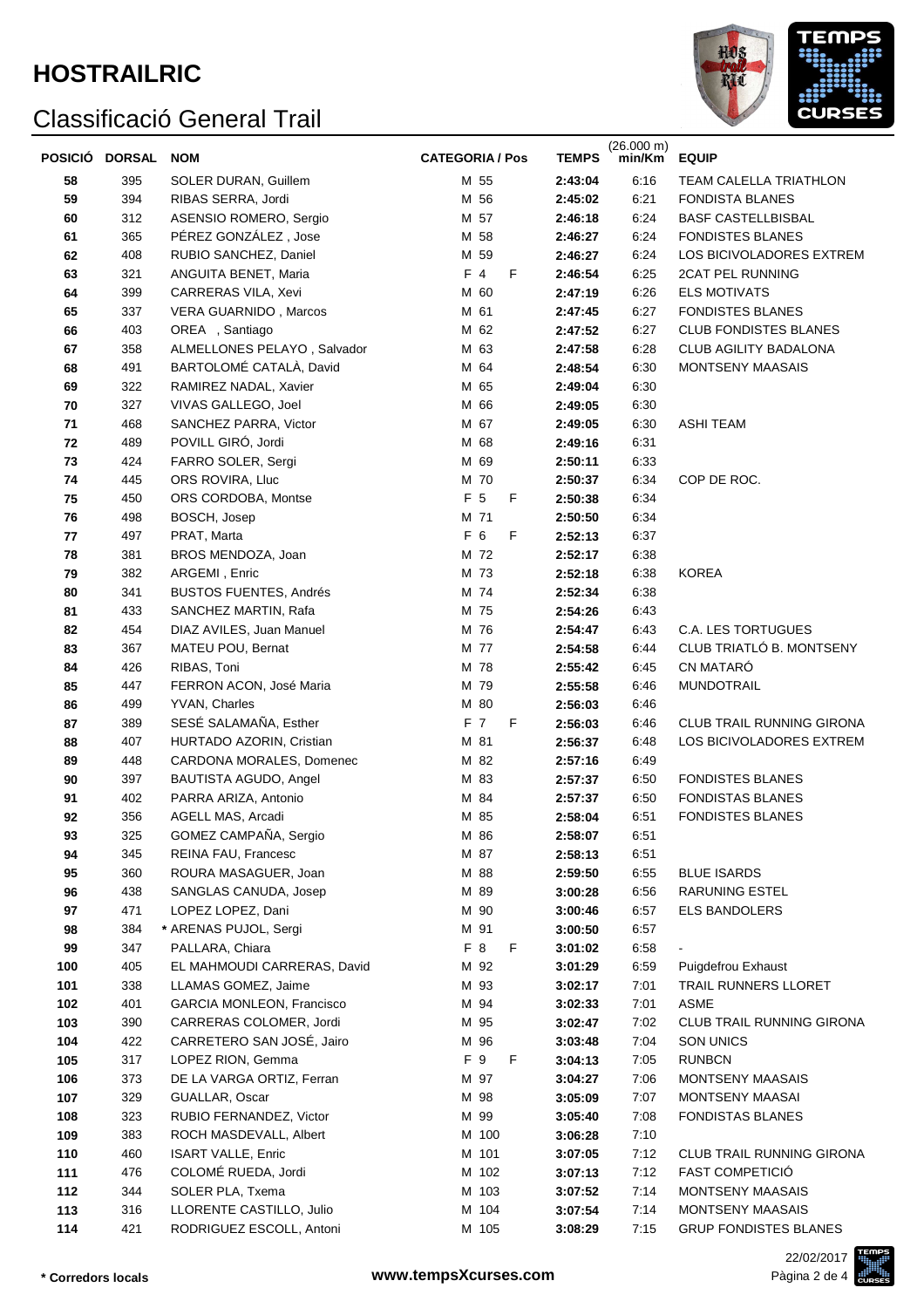

| <b>POSICIÓ</b> | <b>DORSAL</b> | <b>NOM</b>                                          | <b>CATEGORIA / Pos</b> | <b>TEMPS</b>       | (26.000 m)<br>min/Km | <b>EQUIP</b>                               |
|----------------|---------------|-----------------------------------------------------|------------------------|--------------------|----------------------|--------------------------------------------|
| 115            | 462           | <b>ESCRICHE BASSA, Jordi</b>                        | M 106                  | 3:08:35            | 7:15                 | <b>SANT CELONI</b>                         |
| 116            | 328           | * CLOPES ROCOSA, Carles                             | M 107                  | 3:09:02            | 7:16                 | <b>INDEPENDEN</b>                          |
| 117            | 393           | JOVÉ MONTASELL, Carles                              | M 108                  | 3:09:24            | 7:17                 |                                            |
| 118            | 351           | BARDAJÍ BOFILL, Isi                                 | F 10<br>$-F$           | 3:09:40            | 7:18                 | <b>RUN BCN</b>                             |
| 119            | 376           | SISTERE LLOP, Montserrat                            | F 11<br>F              | 3:10:28            | 7:20                 | CENTRE EXCURSIONISTA OLOT                  |
| 120            | 451           | PERICH CRUELLS, Jordi                               | M 109                  | 3:10:34            | 7:20                 | <b>CORRIGAIRES CARDEDEU</b>                |
| 121            | 455           | VIC MARTINEZ, Antonio                               | M 110                  | 3:10:47            | 7:20                 | <b>NO</b>                                  |
| 122            | 493           | ILLA FONT, Adrià                                    | M 111                  | 3:11:12            | 7:21                 | <b>CLUB TRAIL BREDA</b>                    |
| 123            | 453           | VICTORI BERGA, Jordi                                | M 112                  | 3:11:32            | 7:22                 |                                            |
| 124            | 404           | ABELLÁN PÉREZ, Daniel                               | M 113                  | 3:12:10            | 7:23                 | CATACRAC                                   |
| 125            | 379           | LOMBARDO ORIHUELA, Paqui                            | F 12 F                 | 3:12:19            | 7:24                 | ATLETISME SANT CELONI                      |
| 126            | 416           | SERRANO TRIADÓ, JORDI                               | M 114                  | 3:13:50            | 7:27                 | ATLETIC AMER HIPRA                         |
| 127            | 472           | BASART I SOLER, Pep                                 | M 115                  | 3:14:47            | 7:30                 | MONTPALAU TEAM                             |
| 128            | 478           | RODRIGUEZ MORATO, Albert                            | M 116                  | 3:16:55            | 7:34                 | POKERTRAIL                                 |
| 129            | 473           | SERRA MORATO, Ramon                                 | M 117                  | 3:16:58            | 7:35                 | POKERTRAIL                                 |
| 130            | 352           | URIGÜEN GAVILAN, Lluís                              | M 118                  | 3:17:40            | 7:36                 | CATACRAC                                   |
| 131            | 470           | PURCEL, Alina                                       | F 13 F                 | 3:18:35            | 7:38                 | TWO FOR ONE                                |
| 132            | 368           | CALVO, Juanjo                                       | M 119                  | 3:18:41            | 7:38                 | TWO FOR ONE                                |
| 133            | 469           | BAS MUÑOZ, Eduard                                   | M 120                  | 3:19:07            | 7:40                 | CLUB TRAIL RUNNING GIRONA                  |
| 134            | 372<br>330    | ARXER FABREGA, Jordi<br>VILARDEBÓ I LABORDA, Ricard | M 121<br>M 122         | 3:21:12            | 7:44<br>7:48         | CLUB TRAIL RUNNING GIRONA<br><b>RUNBCN</b> |
| 135<br>136     | 442           | MASDEMONT FERRER, Ester                             | F 14 F                 | 3:22:39<br>3:23:42 | 7:50                 | AMICS DE L'ESPORT                          |
| 137            | 350           | RUIZ RODRIGUEZ, Jonatan                             | M 123                  | 3:23:42            | 7:50                 | CLUB CICLISTA MACANET                      |
| 138            | 457           | HASSAN HERRERA, Ludmila                             | F 15 F                 | 3:23:50            | 7:50                 | Club Trail Runing Gi                       |
| 139            | 492           | <b>TARRES LLINARS, Josep</b>                        | M 124                  | 3:24:35            | 7:52                 | <b>CLUB TRAIL BREDA</b>                    |
| 140            | 366           | SUALÍS ABADAL, Jordi                                | M 125                  | 3:24:42            | 7:52                 | CLUB TRIATLÓ SPARTRIANS                    |
| 141            | 377           | BOSCH, Kim                                          | M 126                  | 3:24:43            | 7:52                 |                                            |
| 142            | 343           | NEGRE VILÀ, Jordi                                   | M 127                  | 3:25:04            | 7:53                 | <b>MADTEAM</b>                             |
| 143            | 370           | <b>BONILLA POSTIGO, Nicolas</b>                     | M 128                  | 3:25:48            | 7:55                 | <b>GESTIO S'ABANELL</b>                    |
| 144            | 374           | BONILLA POSTIGO, Francisco                          | M 129                  | 3:25:50            | 7:55                 | <b>GESTIO S'ABANELL</b>                    |
| 145            | 486           | URIBE HOYOS, Diego                                  | M 130                  | 3:26:19            | 7:56                 |                                            |
| 146            | 364           | ROGERS FREIXAS, Melania                             | F 16<br>F              | 3:27:49            | 8:00                 |                                            |
| 147            | 363           | FREIXAS I ROJAS, Núria                              | F 17<br>$\mathsf{F}$   | 3:28:49            | 8:02                 | MADTEAM                                    |
| 148            | 406           | ROCA COLLELL, Anna                                  | F 18<br>F              | 3:30:00            | 8:05                 | Puigdefrou Exhaust                         |
| 149            | 371           | UTZET ROJO, Joan                                    | M 131                  | 3:30:22            | 8:05                 |                                            |
| 150            | 332           | TAPIAS COY, Hugo                                    | M 132                  | 3:31:30            | 8:08                 | C.H CERDANYOLA                             |
| 151            | 482           | PONS MUNDET, Yago                                   | M 133                  | 3:33:30            | 8:13                 | <b>TRAIL BREDA</b>                         |
| 152            | 459           | LÓPEZ VILÀ, Joan                                    | M 134                  | 3:33:59            | 8:14                 |                                            |
| 153            | 380           | DURAN BAHI, Joan                                    | M 135                  | 3:34:25            | 8:15                 | <b>PESCALLUNES</b>                         |
| 154            | 432<br>430    | FUENTES LABRADOR, Kevin<br>AMADOR CARMONA, Melanie  | M 136<br>F 19<br>- F   | 3:34:30<br>3:34:31 | 8:15<br>8:15         | CEAC                                       |
| 155<br>156     | 412           | ARRAYÁS I REIXACH, Teresa                           | F 20<br>F              | 3:34:57            | 8:16                 | TRAIL RUNNING GIRONA                       |
| 157            | 387           | RAMS OLLER, Anna                                    | F 21 F                 | 3:35:35            | 8:18                 | A.E MATXACUCA                              |
| 158            | 415           | MACIÀ BURGOS, Francesc                              | M 137                  | 3:35:36            | 8:18                 | A.E.MATXACUCA/LA CORXERA                   |
| 159            | 494           | CASTAÑO TEJERO, Serafin                             | M 138                  | 3:41:11            | 8:30                 |                                            |
| 160            | 439           | MACH VILÀ, Jordi                                    | M 139                  | 3:42:30            | 8:33                 | <b>BEER RUNNERS</b>                        |
| 161            | 353           | PLOMER, Barbara                                     | F 22 F                 | 3:43:42            | 8:36                 | <b>RUN BCN</b>                             |
| 162            | 483           | GONZÀLEZ NOGUERA, Albert                            | M 140                  | 3:43:52            | 8:37                 | <b>TRAIL BREDA</b>                         |
| 163            | 495           | Fran                                                | M 141                  | 3:44:28            | 8:38                 | LA SANSI                                   |
| 164            | 461           | ESCUDERO NARANJO, Mariano                           | M 142                  | 3:47:08            | 8:44                 | H <sub>2</sub> O                           |
| 165            | 427           | SERRA LLUVERAS, Silvia                              | F 23 F                 | 3:47:09            | 8:44                 |                                            |
| 166            | 435           | OBACH FERNANDEZ, Eduard                             | M 143                  | 3:52:31            | 8:57                 | <b>IJ SALUT</b>                            |
| 167            | 428           | ANGLADA BUSQUETS, Oscar                             | M 144                  | 3:52:33            | 8:57                 | <b>IJ SALUT</b>                            |
| 168            | 467           | <b>TORNE ROOSENS, Tania</b>                         | F 24 F                 | 3:53:26            | 8:59                 | AE MATXACUCA                               |
| 169            | 419           | DE IRAOLA, Antoni                                   | M 145                  | 3:56:36            | 9:06                 | <b>TEAM POLI</b>                           |
| 170            | 306           | PALOMINO JIMENEZ, Joan                              | M 146                  | 4:06:24            | 9:29                 | INDEPENDENT                                |
| 171            | 463           | BLASI RAS, Ramon                                    | M 147                  | 4:13:33            | 9:45                 | <b>ARAPDIS</b>                             |